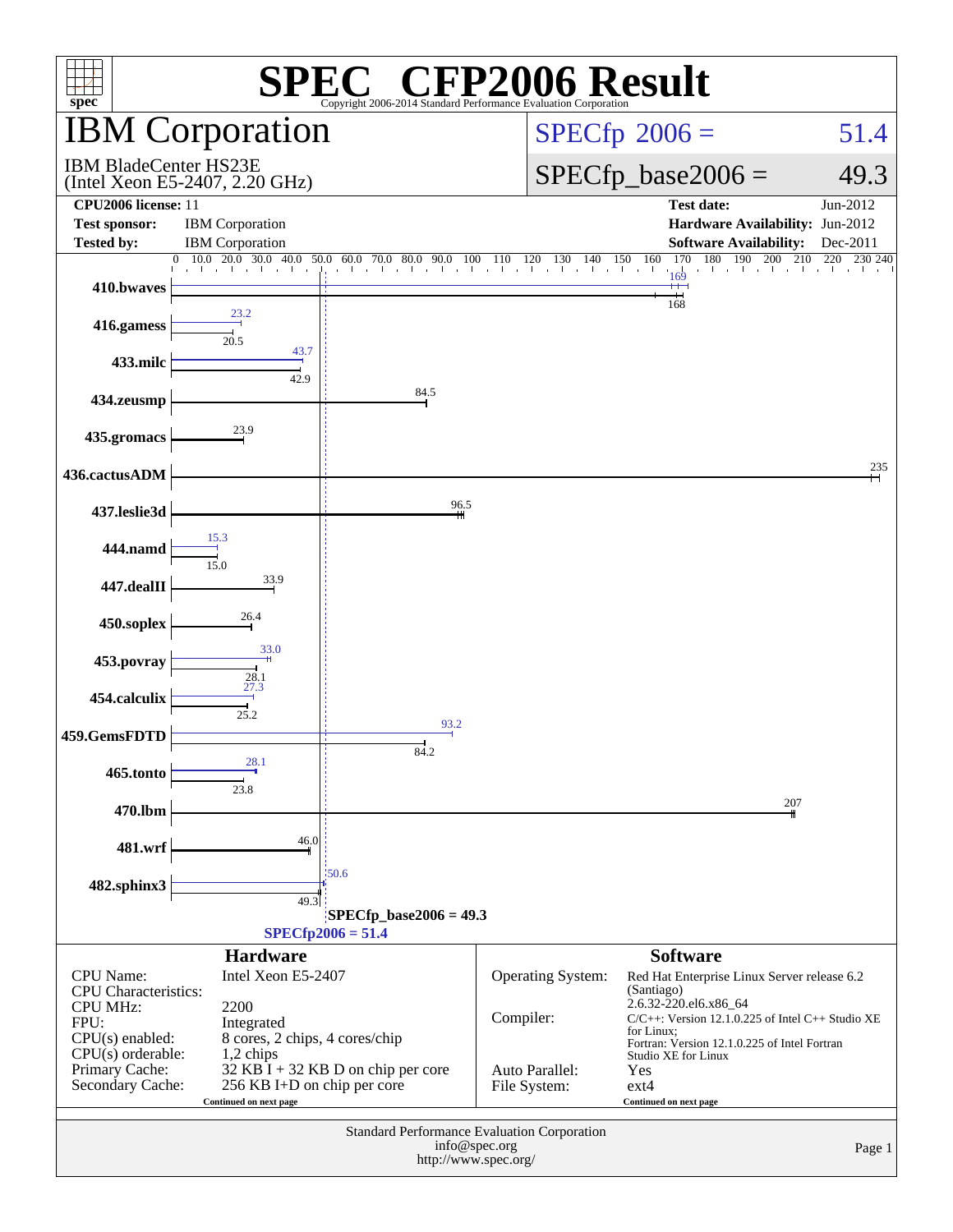

## **BM Corporation**

#### IBM BladeCenter HS23E

(Intel Xeon E5-2407, 2.20 GHz)

#### $SPECfp2006 = 51.4$  $SPECfp2006 = 51.4$

#### $SPECfp\_base2006 = 49.3$

| CPU <sub>2006</sub> license: 11                                            |                                                                                                                                                         |                                                                                    | <b>Test date:</b><br>$Jun-2012$                               |
|----------------------------------------------------------------------------|---------------------------------------------------------------------------------------------------------------------------------------------------------|------------------------------------------------------------------------------------|---------------------------------------------------------------|
| <b>Test sponsor:</b>                                                       | <b>IBM</b> Corporation                                                                                                                                  |                                                                                    | <b>Hardware Availability: Jun-2012</b>                        |
| <b>Tested by:</b>                                                          | <b>IBM</b> Corporation                                                                                                                                  |                                                                                    | <b>Software Availability:</b><br>$Dec-2011$                   |
| L3 Cache:<br>Other Cache:<br>Memory:<br>Disk Subsystem:<br>Other Hardware: | 10 MB I+D on chip per chip<br>None<br>96 GB (12 x 8 GB 2Rx4 PC3-12800R-11, ECC, running<br>at $1066 \text{ MHz}$ )<br>1 x 300 GB SAS, 10000 RPM<br>None | <b>System State:</b><br><b>Base Pointers:</b><br>Peak Pointers:<br>Other Software: | Run level 3 (multi-user)<br>$64$ -bit<br>$32/64$ -bit<br>None |

| <b>Results Table</b> |                |       |                |       |                                                                                      |       |                |              |                |              |                |              |
|----------------------|----------------|-------|----------------|-------|--------------------------------------------------------------------------------------|-------|----------------|--------------|----------------|--------------|----------------|--------------|
|                      | <b>Base</b>    |       |                |       | <b>Peak</b>                                                                          |       |                |              |                |              |                |              |
| <b>Benchmark</b>     | <b>Seconds</b> | Ratio | <b>Seconds</b> | Ratio | <b>Seconds</b>                                                                       | Ratio | <b>Seconds</b> | <b>Ratio</b> | <b>Seconds</b> | <b>Ratio</b> | <b>Seconds</b> | <b>Ratio</b> |
| 410.bwayes           | 84.4           | 161   | 80.8           | 168   | 79.8                                                                                 | 170   | 81.6           | 166          | 80.6           | 169          | 79.0           | 172          |
| $ 416$ .gamess       | 958            | 20.4  | 956            | 20.5  | 956                                                                                  | 20.5  | 847            | 23.1         | 844            | 23.2         | 846            | 23.2         |
| $433$ .milc          | 214            | 42.9  | 214            | 42.9  | 214                                                                                  | 42.9  | 210            | 43.7         | 210            | 43.7         | 210            | 43.7         |
| 434.zeusmp           | 108            | 84.5  | 108            | 84.5  | 107                                                                                  | 84.8  | 108            | 84.5         | 108            | 84.5         | 107            | 84.8         |
| $435$ .gromacs       | 300            | 23.8  | 298            | 23.9  | 298                                                                                  | 24.0  | 300            | 23.8         | 298            | 23.9         | 298            | 24.0         |
| 436.cactusADM        | 50.8           | 235   | 51.4           | 233   | 50.8                                                                                 | 235   | 50.8           | 235          | 51.4           | 233          | 50.8           | 235          |
| 437.leslie3d         | 96.9           | 97.1  | 97.5           | 96.5  | 98.7                                                                                 | 95.3  | 96.9           | 97.1         | 97.5           | 96.5         | 98.7           | 95.3         |
| 444.namd             | 533            | 15.0  | 534            | 15.0  | 533                                                                                  | 15.0  | 525            | <u>15.3</u>  | 525            | 15.3         | 525            | 15.3         |
| $447$ .dealII        | 337            | 33.9  | 337            | 33.9  | 337                                                                                  | 33.9  | 337            | 33.9         | 337            | 33.9         | 337            | 33.9         |
| $450$ .soplex        | 316            | 26.4  | 316            | 26.4  | 315                                                                                  | 26.5  | 316            | 26.4         | 316            | 26.4         | 315            | 26.5         |
| $ 453$ . povray      | 190            | 27.9  | 189            | 28.2  | 190                                                                                  | 28.1  | 161            | 33.0         | 167            | 31.9         | <b>161</b>     | <b>33.0</b>  |
| 454.calculix         | 328            | 25.2  | 328            | 25.2  | 330                                                                                  | 25.0  | 302            | 27.3         | 302            | 27.3         | 302            | 27.3         |
| 459.GemsFDTD         | 126            | 84.4  | 126            | 84.2  | 126                                                                                  | 84.1  | 114            | 93.2         | 114            | 93.4         | <u>114</u>     | 93.2         |
| 465.tonto            | 413            | 23.8  | 413            | 23.8  | 413                                                                                  | 23.8  | <b>350</b>     | 28.1         | 354            | 27.8         | 349            | 28.2         |
| 470.1bm              | 66.4           | 207   | 66.6           | 206   | 66.2                                                                                 | 207   | 66.4           | 207          | 66.6           | 206          | 66.2           | 207          |
| 481.wrf              | 246            | 45.5  | 243            | 46.0  | 243                                                                                  | 46.0  | 246            | 45.5         | 243            | 46.0         | 243            | 46.0         |
| 482.sphinx3          | 394            | 49.5  | 395            | 49.3  | 399                                                                                  | 48.9  | 385            | 50.6         | 384            | 50.7         | 387            | 50.3         |
|                      | $D = 14.2$     |       |                |       | the state and an include the state means more. Dutch conductional sams in disable as |       |                |              | سام 11 س       |              |                |              |

Results appear in the [order in which they were run.](http://www.spec.org/auto/cpu2006/Docs/result-fields.html#RunOrder) Bold underlined text [indicates a median measurement.](http://www.spec.org/auto/cpu2006/Docs/result-fields.html#Median)

#### **[Operating System Notes](http://www.spec.org/auto/cpu2006/Docs/result-fields.html#OperatingSystemNotes)**

Stack size set to unlimited using "ulimit -s unlimited"

#### **[Platform Notes](http://www.spec.org/auto/cpu2006/Docs/result-fields.html#PlatformNotes)**

 Operating Mode set to Maximum Perfomance in BIOS Sysinfo program /cpu2006.1.2/config/sysinfo.rev6800 \$Rev: 6800 \$ \$Date:: 2011-10-11 #\$ 6f2ebdff5032aaa42e583f96b07f99d3 running on angleshark-pete Mon Jun 11 17:09:09 2012

 This section contains SUT (System Under Test) info as seen by some common utilities. To remove or add to this section, see: <http://www.spec.org/cpu2006/Docs/config.html#sysinfo>

Continued on next page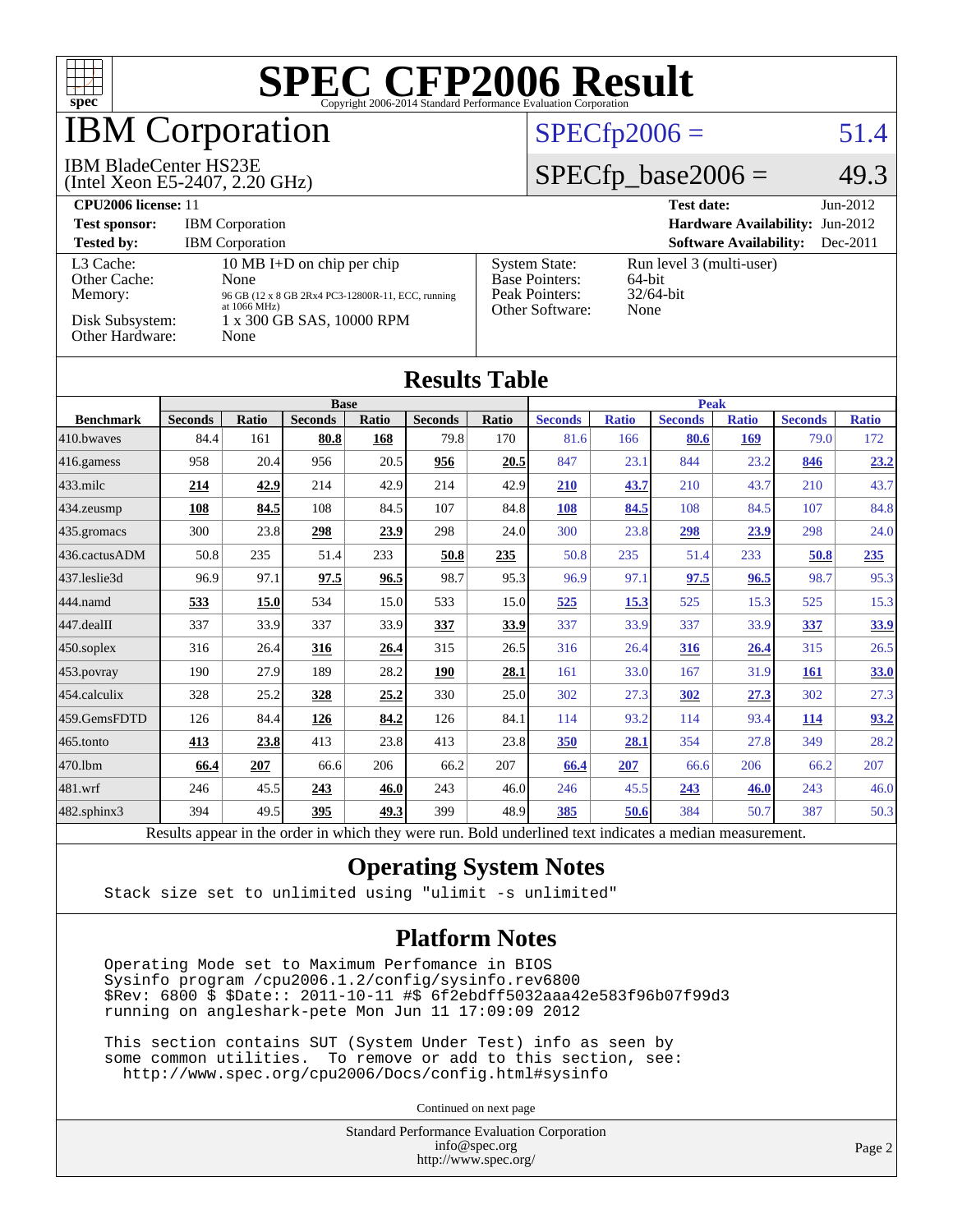

IBM Corporation

 $SPECTp2006 = 51.4$ 

(Intel Xeon E5-2407, 2.20 GHz) IBM BladeCenter HS23E

 $SPECTp\_base2006 = 49.3$ 

**[Test sponsor:](http://www.spec.org/auto/cpu2006/Docs/result-fields.html#Testsponsor)** IBM Corporation **IBM** Corporation **[Hardware Availability:](http://www.spec.org/auto/cpu2006/Docs/result-fields.html#HardwareAvailability)** Jun-2012 **[Tested by:](http://www.spec.org/auto/cpu2006/Docs/result-fields.html#Testedby)** IBM Corporation **[Software Availability:](http://www.spec.org/auto/cpu2006/Docs/result-fields.html#SoftwareAvailability)** Dec-2011

**[CPU2006 license:](http://www.spec.org/auto/cpu2006/Docs/result-fields.html#CPU2006license)** 11 **[Test date:](http://www.spec.org/auto/cpu2006/Docs/result-fields.html#Testdate)** Jun-2012

#### **[Platform Notes \(Continued\)](http://www.spec.org/auto/cpu2006/Docs/result-fields.html#PlatformNotes)**

 From /proc/cpuinfo model name : Intel(R) Xeon(R) CPU E5-2407 0 @ 2.20GHz 2 "physical id"s (chips) 8 "processors" cores, siblings (Caution: counting these is hw and system dependent. The following excerpts from /proc/cpuinfo might not be reliable. Use with caution.) cpu cores : 4 siblings : 4 physical 0: cores 0 1 2 3 physical 1: cores 0 1 2 3 cache size : 10240 KB From /proc/meminfo<br>MemTotal: 99044276 kB HugePages\_Total: 0<br>Hugepagesize: 2048 kB Hugepagesize: /usr/bin/lsb\_release -d Red Hat Enterprise Linux Server release 6.2 (Santiago) From /etc/\*release\* /etc/\*version\* redhat-release: Red Hat Enterprise Linux Server release 6.2 (Santiago) system-release: Red Hat Enterprise Linux Server release 6.2 (Santiago) system-release-cpe: cpe:/o:redhat:enterprise\_linux:6server:ga:server uname -a: Linux angleshark-pete 2.6.32-220.el6.x86\_64 #1 SMP Wed Nov 9 08:03:13 EST 2011 x86\_64 x86\_64 x86\_64 GNU/Linux run-level 3 Jun 11 17:07 SPEC is set to: /cpu2006.1.2<br>Filesystem Type Size Type Size Used Avail Use% Mounted on /dev/mapper/vg\_anglesharkpet-lv\_root ext4 265G 36G 217G 15% / Additional information from dmidecode: Memory: 6x Micron 36JDYS1G72PZ-1G6M1 8 GB 1600 MHz 2 rank 6x Samsung M392B1K70DM0-CK0 8 GB 1600 MHz 2 rank (End of data from sysinfo program)

#### **[General Notes](http://www.spec.org/auto/cpu2006/Docs/result-fields.html#GeneralNotes)**

```
Environment variables set by runspec before the start of the run:
KMP_AFFINITY = "granularity=fine,compact,1,0"
LD_LIBRARY_PATH = "/cpu2006.1.2/libs/32:/cpu2006.1.2/libs/64"
OMP_NUM_THREADS = "8"
```
Continued on next page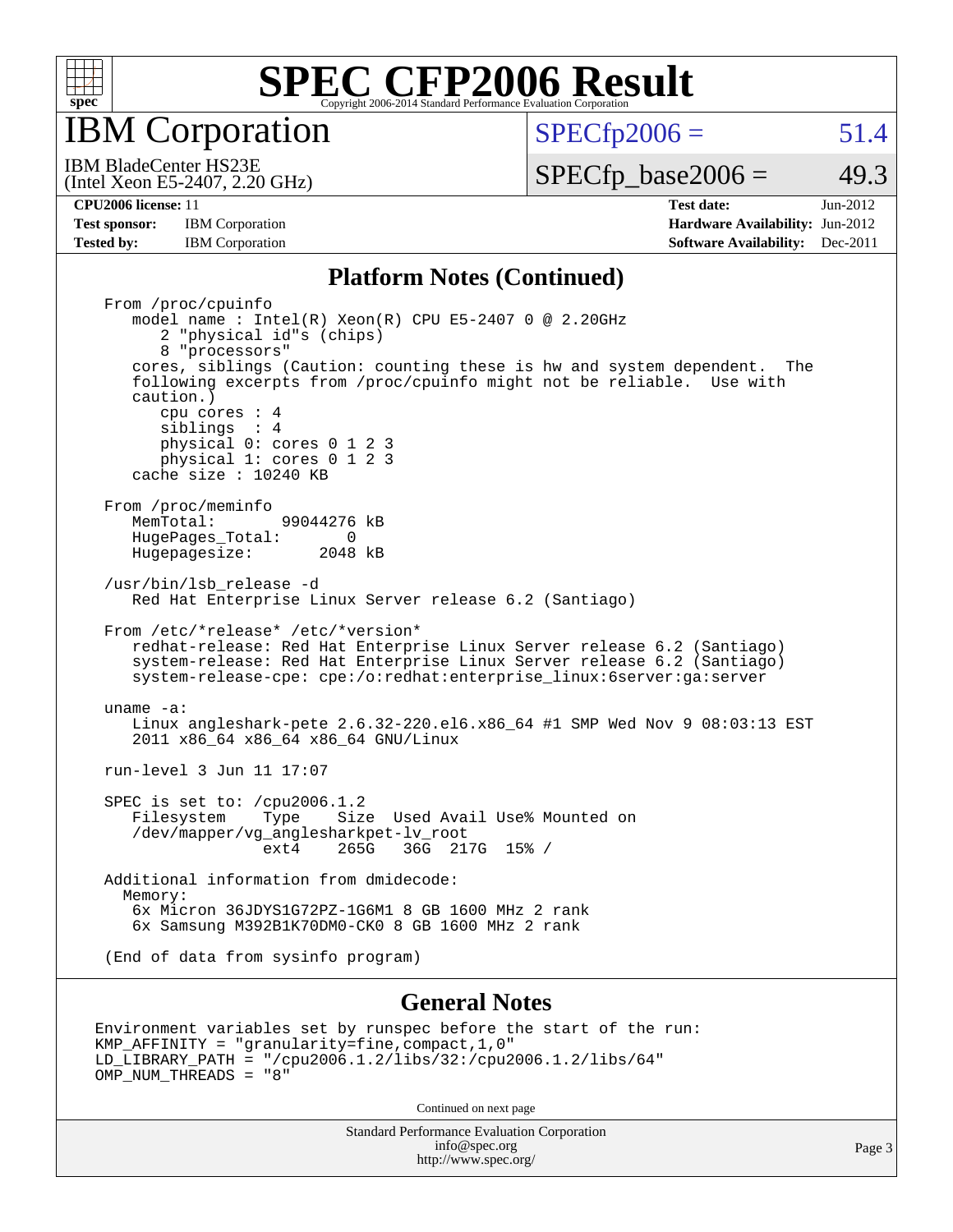

## IBM Corporation

 $SPECTp2006 = 51.4$ 

(Intel Xeon E5-2407, 2.20 GHz) IBM BladeCenter HS23E

 $SPECfp\_base2006 = 49.3$ 

**[Test sponsor:](http://www.spec.org/auto/cpu2006/Docs/result-fields.html#Testsponsor)** IBM Corporation **[Hardware Availability:](http://www.spec.org/auto/cpu2006/Docs/result-fields.html#HardwareAvailability)** Jun-2012

**[CPU2006 license:](http://www.spec.org/auto/cpu2006/Docs/result-fields.html#CPU2006license)** 11 **[Test date:](http://www.spec.org/auto/cpu2006/Docs/result-fields.html#Testdate)** Jun-2012 **[Tested by:](http://www.spec.org/auto/cpu2006/Docs/result-fields.html#Testedby)** IBM Corporation **[Software Availability:](http://www.spec.org/auto/cpu2006/Docs/result-fields.html#SoftwareAvailability)** Dec-2011

#### **[General Notes \(Continued\)](http://www.spec.org/auto/cpu2006/Docs/result-fields.html#GeneralNotes)**

 Binaries compiled on a system with 1x Core i7-860 CPU + 8GB memory using RHEL5.5 Transparent Huge Pages enabled with: echo always > /sys/kernel/mm/redhat\_transparent\_hugepage/enabled

### **[Base Compiler Invocation](http://www.spec.org/auto/cpu2006/Docs/result-fields.html#BaseCompilerInvocation)**

[C benchmarks](http://www.spec.org/auto/cpu2006/Docs/result-fields.html#Cbenchmarks):  $-m64$ 

[C++ benchmarks:](http://www.spec.org/auto/cpu2006/Docs/result-fields.html#CXXbenchmarks) [icpc -m64](http://www.spec.org/cpu2006/results/res2012q3/cpu2006-20120618-23003.flags.html#user_CXXbase_intel_icpc_64bit_bedb90c1146cab66620883ef4f41a67e)

[Fortran benchmarks](http://www.spec.org/auto/cpu2006/Docs/result-fields.html#Fortranbenchmarks): [ifort -m64](http://www.spec.org/cpu2006/results/res2012q3/cpu2006-20120618-23003.flags.html#user_FCbase_intel_ifort_64bit_ee9d0fb25645d0210d97eb0527dcc06e)

[Benchmarks using both Fortran and C](http://www.spec.org/auto/cpu2006/Docs/result-fields.html#BenchmarksusingbothFortranandC):<br>icc -m64 ifort -m64  $-m64$  ifort  $-m64$ 

### **[Base Portability Flags](http://www.spec.org/auto/cpu2006/Docs/result-fields.html#BasePortabilityFlags)**

| 410.bwaves: -DSPEC CPU LP64                  |                                                                |
|----------------------------------------------|----------------------------------------------------------------|
| 416.gamess: - DSPEC_CPU_LP64                 |                                                                |
| 433.milc: -DSPEC CPU LP64                    |                                                                |
| 434.zeusmp: -DSPEC_CPU_LP64                  |                                                                |
| 435.gromacs: -DSPEC_CPU_LP64 -nofor_main     |                                                                |
| 436.cactusADM: - DSPEC CPU LP64 - nofor main |                                                                |
| 437.leslie3d: -DSPEC CPU LP64                |                                                                |
| 444.namd: -DSPEC CPU LP64                    |                                                                |
| 447.dealII: -DSPEC CPU LP64                  |                                                                |
| 450.soplex: -DSPEC_CPU_LP64                  |                                                                |
| 453.povray: -DSPEC_CPU_LP64                  |                                                                |
| 454.calculix: -DSPEC CPU LP64 -nofor main    |                                                                |
| 459.GemsFDTD: - DSPEC_CPU LP64               |                                                                |
| 465.tonto: - DSPEC CPU LP64                  |                                                                |
| 470.1bm: - DSPEC CPU LP64                    |                                                                |
|                                              | 481.wrf: -DSPEC CPU_LP64 -DSPEC_CPU_CASE_FLAG -DSPEC_CPU_LINUX |
| 482.sphinx3: -DSPEC_CPU_LP64                 |                                                                |

## **[Base Optimization Flags](http://www.spec.org/auto/cpu2006/Docs/result-fields.html#BaseOptimizationFlags)**

[C benchmarks](http://www.spec.org/auto/cpu2006/Docs/result-fields.html#Cbenchmarks): [-xAVX](http://www.spec.org/cpu2006/results/res2012q3/cpu2006-20120618-23003.flags.html#user_CCbase_f-xAVX) [-ipo](http://www.spec.org/cpu2006/results/res2012q3/cpu2006-20120618-23003.flags.html#user_CCbase_f-ipo) [-O3](http://www.spec.org/cpu2006/results/res2012q3/cpu2006-20120618-23003.flags.html#user_CCbase_f-O3) [-no-prec-div](http://www.spec.org/cpu2006/results/res2012q3/cpu2006-20120618-23003.flags.html#user_CCbase_f-no-prec-div) [-static](http://www.spec.org/cpu2006/results/res2012q3/cpu2006-20120618-23003.flags.html#user_CCbase_f-static) [-parallel](http://www.spec.org/cpu2006/results/res2012q3/cpu2006-20120618-23003.flags.html#user_CCbase_f-parallel) [-opt-prefetch](http://www.spec.org/cpu2006/results/res2012q3/cpu2006-20120618-23003.flags.html#user_CCbase_f-opt-prefetch) [-ansi-alias](http://www.spec.org/cpu2006/results/res2012q3/cpu2006-20120618-23003.flags.html#user_CCbase_f-ansi-alias)

Continued on next page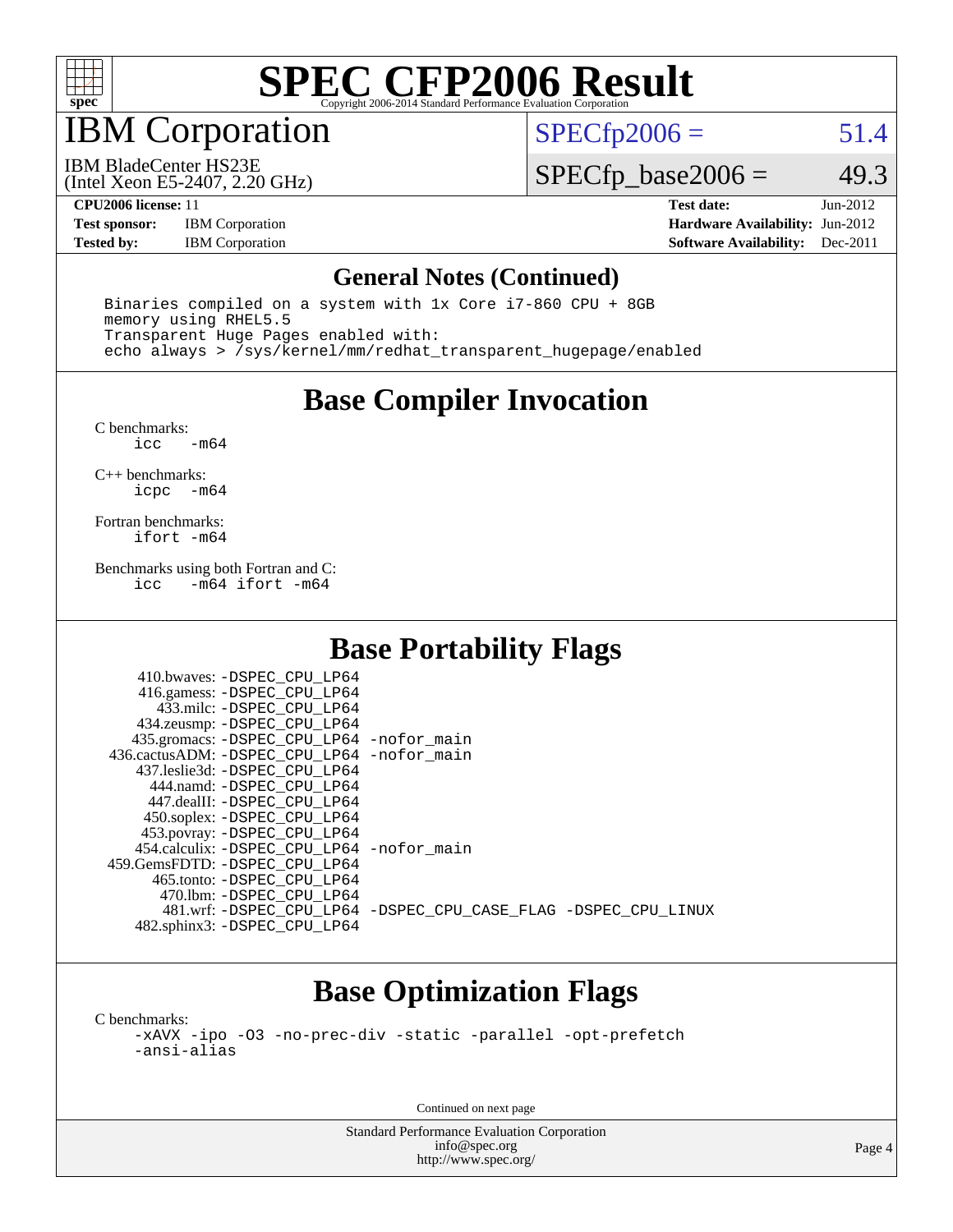

IBM Corporation

 $SPECfp2006 = 51.4$  $SPECfp2006 = 51.4$ 

(Intel Xeon E5-2407, 2.20 GHz) IBM BladeCenter HS23E

 $SPECTp\_base2006 = 49.3$ 

**[Test sponsor:](http://www.spec.org/auto/cpu2006/Docs/result-fields.html#Testsponsor)** IBM Corporation **[Hardware Availability:](http://www.spec.org/auto/cpu2006/Docs/result-fields.html#HardwareAvailability)** Jun-2012

**[CPU2006 license:](http://www.spec.org/auto/cpu2006/Docs/result-fields.html#CPU2006license)** 11 **[Test date:](http://www.spec.org/auto/cpu2006/Docs/result-fields.html#Testdate)** Jun-2012 **[Tested by:](http://www.spec.org/auto/cpu2006/Docs/result-fields.html#Testedby)** IBM Corporation **[Software Availability:](http://www.spec.org/auto/cpu2006/Docs/result-fields.html#SoftwareAvailability)** Dec-2011

## **[Base Optimization Flags \(Continued\)](http://www.spec.org/auto/cpu2006/Docs/result-fields.html#BaseOptimizationFlags)**

[C++ benchmarks:](http://www.spec.org/auto/cpu2006/Docs/result-fields.html#CXXbenchmarks) [-xAVX](http://www.spec.org/cpu2006/results/res2012q3/cpu2006-20120618-23003.flags.html#user_CXXbase_f-xAVX) [-ipo](http://www.spec.org/cpu2006/results/res2012q3/cpu2006-20120618-23003.flags.html#user_CXXbase_f-ipo) [-O3](http://www.spec.org/cpu2006/results/res2012q3/cpu2006-20120618-23003.flags.html#user_CXXbase_f-O3) [-no-prec-div](http://www.spec.org/cpu2006/results/res2012q3/cpu2006-20120618-23003.flags.html#user_CXXbase_f-no-prec-div) [-static](http://www.spec.org/cpu2006/results/res2012q3/cpu2006-20120618-23003.flags.html#user_CXXbase_f-static) [-opt-prefetch](http://www.spec.org/cpu2006/results/res2012q3/cpu2006-20120618-23003.flags.html#user_CXXbase_f-opt-prefetch) [-ansi-alias](http://www.spec.org/cpu2006/results/res2012q3/cpu2006-20120618-23003.flags.html#user_CXXbase_f-ansi-alias) [Fortran benchmarks](http://www.spec.org/auto/cpu2006/Docs/result-fields.html#Fortranbenchmarks): [-xAVX](http://www.spec.org/cpu2006/results/res2012q3/cpu2006-20120618-23003.flags.html#user_FCbase_f-xAVX) [-ipo](http://www.spec.org/cpu2006/results/res2012q3/cpu2006-20120618-23003.flags.html#user_FCbase_f-ipo) [-O3](http://www.spec.org/cpu2006/results/res2012q3/cpu2006-20120618-23003.flags.html#user_FCbase_f-O3) [-no-prec-div](http://www.spec.org/cpu2006/results/res2012q3/cpu2006-20120618-23003.flags.html#user_FCbase_f-no-prec-div) [-static](http://www.spec.org/cpu2006/results/res2012q3/cpu2006-20120618-23003.flags.html#user_FCbase_f-static) [-parallel](http://www.spec.org/cpu2006/results/res2012q3/cpu2006-20120618-23003.flags.html#user_FCbase_f-parallel) [-opt-prefetch](http://www.spec.org/cpu2006/results/res2012q3/cpu2006-20120618-23003.flags.html#user_FCbase_f-opt-prefetch) [Benchmarks using both Fortran and C](http://www.spec.org/auto/cpu2006/Docs/result-fields.html#BenchmarksusingbothFortranandC):

[-xAVX](http://www.spec.org/cpu2006/results/res2012q3/cpu2006-20120618-23003.flags.html#user_CC_FCbase_f-xAVX) [-ipo](http://www.spec.org/cpu2006/results/res2012q3/cpu2006-20120618-23003.flags.html#user_CC_FCbase_f-ipo) [-O3](http://www.spec.org/cpu2006/results/res2012q3/cpu2006-20120618-23003.flags.html#user_CC_FCbase_f-O3) [-no-prec-div](http://www.spec.org/cpu2006/results/res2012q3/cpu2006-20120618-23003.flags.html#user_CC_FCbase_f-no-prec-div) [-static](http://www.spec.org/cpu2006/results/res2012q3/cpu2006-20120618-23003.flags.html#user_CC_FCbase_f-static) [-parallel](http://www.spec.org/cpu2006/results/res2012q3/cpu2006-20120618-23003.flags.html#user_CC_FCbase_f-parallel) [-opt-prefetch](http://www.spec.org/cpu2006/results/res2012q3/cpu2006-20120618-23003.flags.html#user_CC_FCbase_f-opt-prefetch) [-ansi-alias](http://www.spec.org/cpu2006/results/res2012q3/cpu2006-20120618-23003.flags.html#user_CC_FCbase_f-ansi-alias)

#### **[Peak Compiler Invocation](http://www.spec.org/auto/cpu2006/Docs/result-fields.html#PeakCompilerInvocation)**

[C benchmarks](http://www.spec.org/auto/cpu2006/Docs/result-fields.html#Cbenchmarks):  $\frac{1}{2}$ cc  $-\text{m64}$ 

[C++ benchmarks:](http://www.spec.org/auto/cpu2006/Docs/result-fields.html#CXXbenchmarks) [icpc -m64](http://www.spec.org/cpu2006/results/res2012q3/cpu2006-20120618-23003.flags.html#user_CXXpeak_intel_icpc_64bit_bedb90c1146cab66620883ef4f41a67e)

[Fortran benchmarks](http://www.spec.org/auto/cpu2006/Docs/result-fields.html#Fortranbenchmarks): [ifort -m64](http://www.spec.org/cpu2006/results/res2012q3/cpu2006-20120618-23003.flags.html#user_FCpeak_intel_ifort_64bit_ee9d0fb25645d0210d97eb0527dcc06e)

[Benchmarks using both Fortran and C](http://www.spec.org/auto/cpu2006/Docs/result-fields.html#BenchmarksusingbothFortranandC): [icc -m64](http://www.spec.org/cpu2006/results/res2012q3/cpu2006-20120618-23003.flags.html#user_CC_FCpeak_intel_icc_64bit_0b7121f5ab7cfabee23d88897260401c) [ifort -m64](http://www.spec.org/cpu2006/results/res2012q3/cpu2006-20120618-23003.flags.html#user_CC_FCpeak_intel_ifort_64bit_ee9d0fb25645d0210d97eb0527dcc06e)

#### **[Peak Portability Flags](http://www.spec.org/auto/cpu2006/Docs/result-fields.html#PeakPortabilityFlags)**

Same as Base Portability Flags

## **[Peak Optimization Flags](http://www.spec.org/auto/cpu2006/Docs/result-fields.html#PeakOptimizationFlags)**

[C benchmarks](http://www.spec.org/auto/cpu2006/Docs/result-fields.html#Cbenchmarks):

 433.milc: [-xAVX](http://www.spec.org/cpu2006/results/res2012q3/cpu2006-20120618-23003.flags.html#user_peakPASS2_CFLAGSPASS2_LDFLAGS433_milc_f-xAVX)(pass 2) [-prof-gen](http://www.spec.org/cpu2006/results/res2012q3/cpu2006-20120618-23003.flags.html#user_peakPASS1_CFLAGSPASS1_LDFLAGS433_milc_prof_gen_e43856698f6ca7b7e442dfd80e94a8fc)(pass 1) [-ipo](http://www.spec.org/cpu2006/results/res2012q3/cpu2006-20120618-23003.flags.html#user_peakPASS2_CFLAGSPASS2_LDFLAGS433_milc_f-ipo)(pass 2) [-O3](http://www.spec.org/cpu2006/results/res2012q3/cpu2006-20120618-23003.flags.html#user_peakPASS2_CFLAGSPASS2_LDFLAGS433_milc_f-O3)(pass 2) [-no-prec-div](http://www.spec.org/cpu2006/results/res2012q3/cpu2006-20120618-23003.flags.html#user_peakPASS2_CFLAGSPASS2_LDFLAGS433_milc_f-no-prec-div)(pass 2) [-prof-use](http://www.spec.org/cpu2006/results/res2012q3/cpu2006-20120618-23003.flags.html#user_peakPASS2_CFLAGSPASS2_LDFLAGS433_milc_prof_use_bccf7792157ff70d64e32fe3e1250b55)(pass 2) [-static](http://www.spec.org/cpu2006/results/res2012q3/cpu2006-20120618-23003.flags.html#user_peakOPTIMIZE433_milc_f-static) [-auto-ilp32](http://www.spec.org/cpu2006/results/res2012q3/cpu2006-20120618-23003.flags.html#user_peakCOPTIMIZE433_milc_f-auto-ilp32) [-ansi-alias](http://www.spec.org/cpu2006/results/res2012q3/cpu2006-20120618-23003.flags.html#user_peakCOPTIMIZE433_milc_f-ansi-alias)

 $470.$ lbm: basepeak = yes

 482.sphinx3: [-xAVX](http://www.spec.org/cpu2006/results/res2012q3/cpu2006-20120618-23003.flags.html#user_peakOPTIMIZE482_sphinx3_f-xAVX) [-ipo](http://www.spec.org/cpu2006/results/res2012q3/cpu2006-20120618-23003.flags.html#user_peakOPTIMIZE482_sphinx3_f-ipo) [-O3](http://www.spec.org/cpu2006/results/res2012q3/cpu2006-20120618-23003.flags.html#user_peakOPTIMIZE482_sphinx3_f-O3) [-no-prec-div](http://www.spec.org/cpu2006/results/res2012q3/cpu2006-20120618-23003.flags.html#user_peakOPTIMIZE482_sphinx3_f-no-prec-div) [-unroll2](http://www.spec.org/cpu2006/results/res2012q3/cpu2006-20120618-23003.flags.html#user_peakCOPTIMIZE482_sphinx3_f-unroll_784dae83bebfb236979b41d2422d7ec2) [-ansi-alias](http://www.spec.org/cpu2006/results/res2012q3/cpu2006-20120618-23003.flags.html#user_peakCOPTIMIZE482_sphinx3_f-ansi-alias) [-parallel](http://www.spec.org/cpu2006/results/res2012q3/cpu2006-20120618-23003.flags.html#user_peakCOPTIMIZE482_sphinx3_f-parallel)

[C++ benchmarks:](http://www.spec.org/auto/cpu2006/Docs/result-fields.html#CXXbenchmarks)

Continued on next page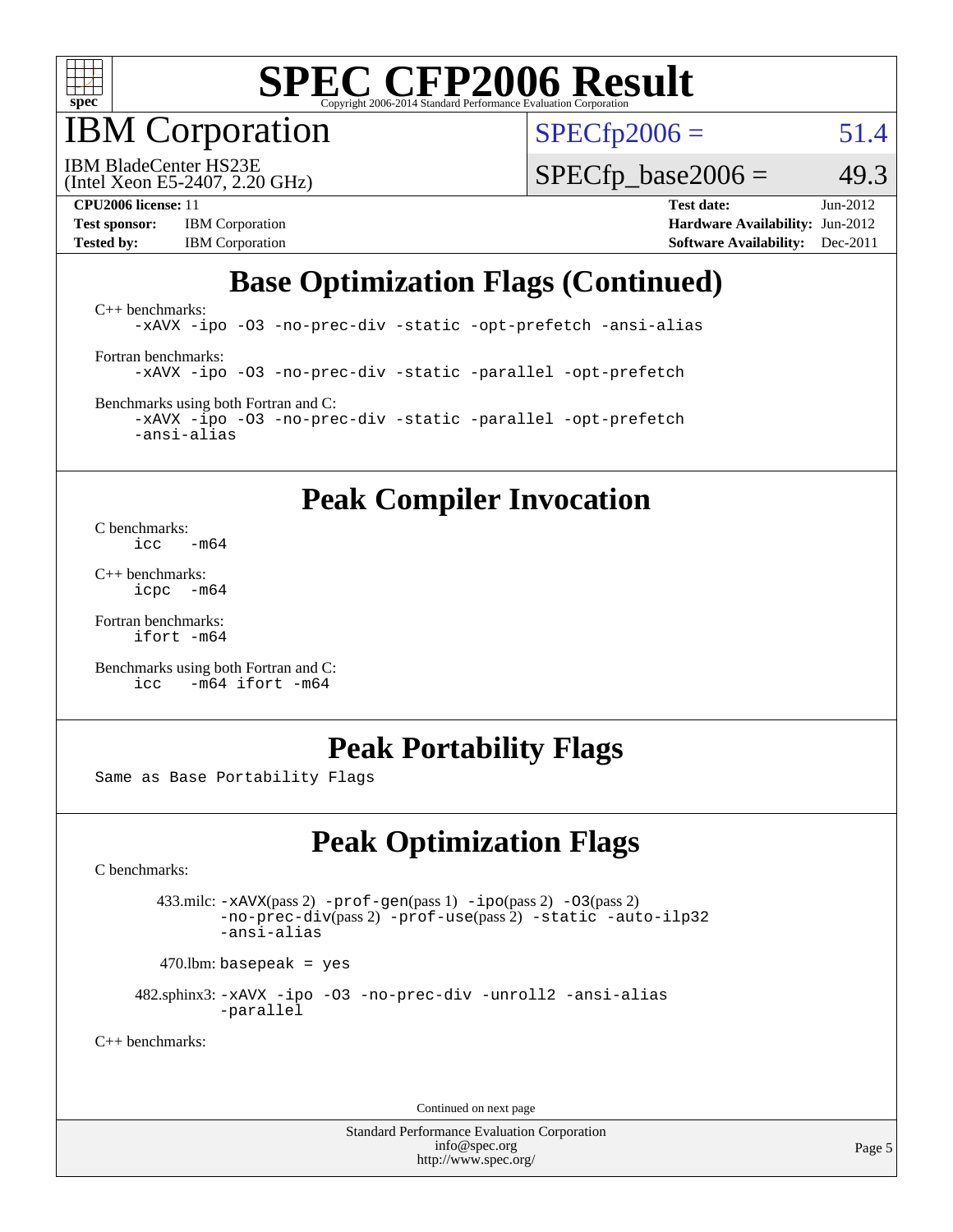

IBM Corporation

 $SPECfp2006 = 51.4$  $SPECfp2006 = 51.4$ 

(Intel Xeon E5-2407, 2.20 GHz) IBM BladeCenter HS23E

 $SPECTp\_base2006 = 49.3$ 

**[Test sponsor:](http://www.spec.org/auto/cpu2006/Docs/result-fields.html#Testsponsor)** IBM Corporation **[Hardware Availability:](http://www.spec.org/auto/cpu2006/Docs/result-fields.html#HardwareAvailability)** Jun-2012

**[CPU2006 license:](http://www.spec.org/auto/cpu2006/Docs/result-fields.html#CPU2006license)** 11 **[Test date:](http://www.spec.org/auto/cpu2006/Docs/result-fields.html#Testdate)** Jun-2012 **[Tested by:](http://www.spec.org/auto/cpu2006/Docs/result-fields.html#Testedby)** IBM Corporation **[Software Availability:](http://www.spec.org/auto/cpu2006/Docs/result-fields.html#SoftwareAvailability)** Dec-2011

### **[Peak Optimization Flags \(Continued\)](http://www.spec.org/auto/cpu2006/Docs/result-fields.html#PeakOptimizationFlags)**

|                                      | 444.namd: -xAVX(pass 2) -prof-gen(pass 1) -ipo(pass 2) -03(pass 2)<br>$-no\text{-prec-div}(pass 2)$ -prof-use(pass 2) -fno-alias<br>-auto-ilp32                                                                                   |
|--------------------------------------|-----------------------------------------------------------------------------------------------------------------------------------------------------------------------------------------------------------------------------------|
|                                      | $447$ .dealII: basepeak = yes                                                                                                                                                                                                     |
|                                      | $450$ .soplex: basepeak = yes                                                                                                                                                                                                     |
|                                      | 453. povray: $-xAUX(pass 2)$ -prof-gen(pass 1) -ipo(pass 2) -03(pass 2)<br>-no-prec-div(pass 2) -prof-use(pass 2) -unroll4 -ansi-alias                                                                                            |
| Fortran benchmarks:                  |                                                                                                                                                                                                                                   |
|                                      | 410.bwaves: -xAVX -ipo -03 -no-prec-div -opt-prefetch -parallel<br>-static                                                                                                                                                        |
|                                      | 416.gamess: $-x$ AVX(pass 2) $-prof-gen(pass 1) -ipo(pass 2) -03(pass 2)$<br>-no-prec-div(pass 2) -prof-use(pass 2) -unroll2<br>-inline-level=0 -scalar-rep- -static                                                              |
|                                      | $434$ .zeusmp: basepeak = yes                                                                                                                                                                                                     |
|                                      | $437$ .leslie3d: basepeak = yes                                                                                                                                                                                                   |
|                                      | $459.GemsFDTD: -xAVX(pass 2) -prof-gen(pass 1) -ipo(pass 2) -O3(pass 2)$<br>-no-prec-div(pass 2) -prof-use(pass 2) -unroll2<br>-inline-level=0 -opt-prefetch -parallel                                                            |
|                                      | 465.tonto: -xAVX(pass 2) -prof-gen(pass 1) -ipo(pass 2) -03(pass 2)<br>-no-prec-div(pass 2) -prof-use(pass 2) -inline-calloc<br>-opt-malloc-options=3 -auto -unroll4                                                              |
| Benchmarks using both Fortran and C: |                                                                                                                                                                                                                                   |
| $435.gromacs: basepeak = yes$        |                                                                                                                                                                                                                                   |
| $436.cactusADM:basepeak = yes$       |                                                                                                                                                                                                                                   |
|                                      | 454.calculix: -xAVX -ipo -03 -no-prec-div -auto-ilp32 -ansi-alias                                                                                                                                                                 |
|                                      | $481.wrf$ : basepeak = yes                                                                                                                                                                                                        |
|                                      | The flags files that were used to format this result can be browsed at                                                                                                                                                            |
|                                      | http://www.spec.org/cpu2006/flags/Intel-ic12.1-official-linux64.20120425.html<br>http://www.spec.org/cpu2006/flags/IBM-Platform-Flags-V1.2-SNB-C.html                                                                             |
|                                      | You can also download the XML flags sources by saving the following links:<br>http://www.spec.org/cpu2006/flags/Intel-icl2.1-official-linux64.20120425.xml<br>http://www.spec.org/cpu2006/flags/IBM-Platform-Flags-V1.2-SNB-C.xml |